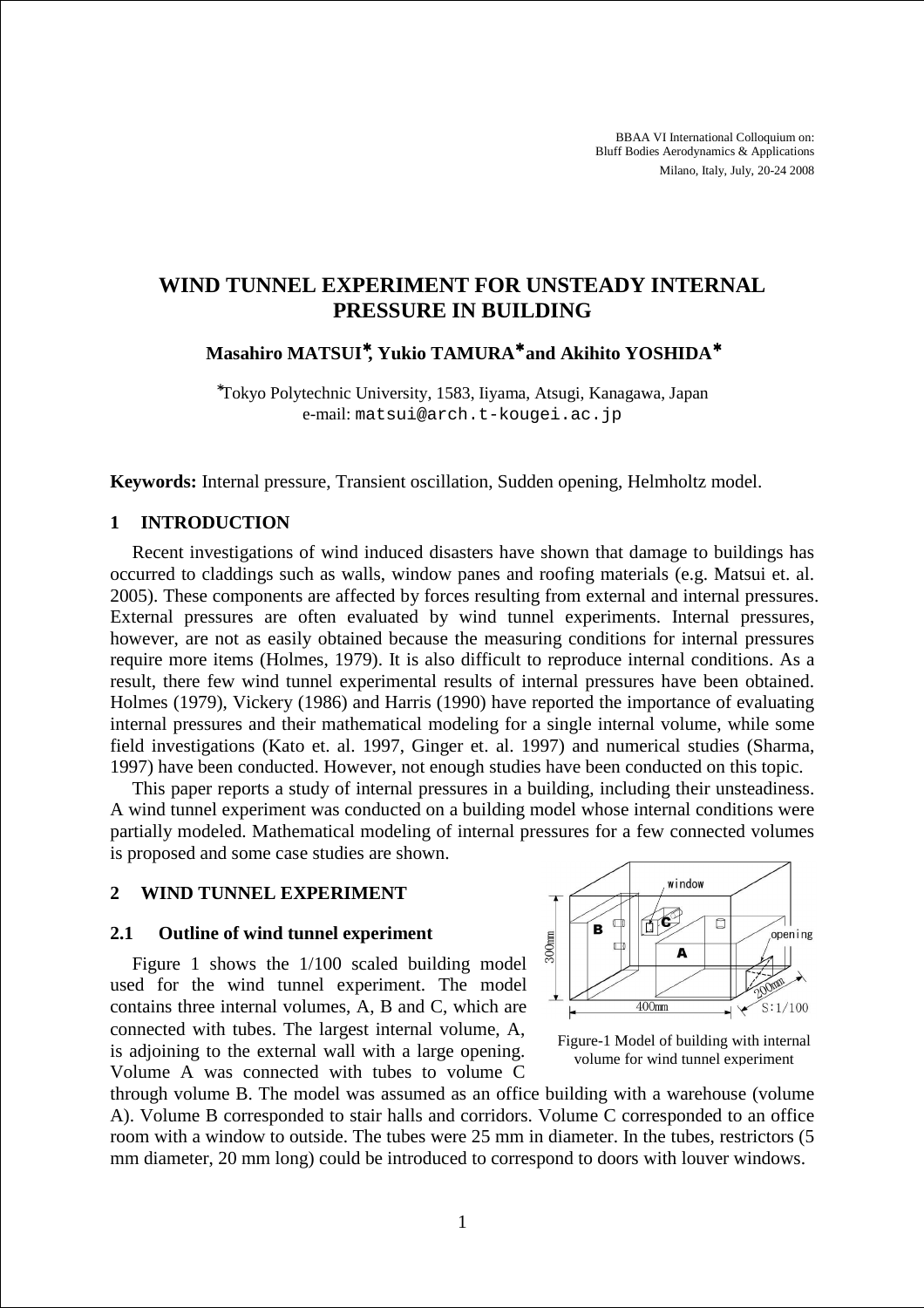# **2.2 Experimental conditions**

16 experimental cases were conducted for different opening conditions of volume A, with or without restrictors and window conditions of volume C. The incident flow was a turbulent boundary layer corresponding to category III of AIJ mean wind speed profile, whose power law index was 0.2. The wind speed was set at 10 m/s at the building height. The measured pressures were evaluated as pressure coefficients normalized by velocity pressure at the building height. The wind force coefficient acting on the window of volume C was also evaluated by the difference between external and internal pressure coefficients on each side of the window. With the window set free, the external pressures were evaluated by the average of measuring points adjacent to the window on the external wall. The internal pressures were evaluated by the average of measuring points set on the internal walls. The large opening in volume A had a shutter which could be opened instantaneously. The same situation would be expected when sudden openings are made due to wind-borne debris attack on the wall.

# **3 RESULTS OF WIND TUNNEL EXPERIMENTS**

### **3.1 Comparison between cases with and without opening**

Figure 2 (a) and (b) shows the variations of wind force coefficients on the window in volume C according with wind direction. The wind force coefficients with the opening showed higher negative values than those without the opening. The negative sign of the wind force coefficient, hereafter, indicates from inside to outside. When the window was closed, the wind force coefficient of the window showed higher negative values (around -2) in the range of wind direction between 0 and 30 degrees. These values are higher than that defined in the Japanese building law for "enclosed buildings". However, they are lower than that defined for "open buildings". This means that the internal pressure should be higher than that defined for "enclosed buildings". If a conservative design is required, the internal pressure for "open buildings" should be adopted.



Figure-2 Wind force coefficient of window when opening is closed and opened.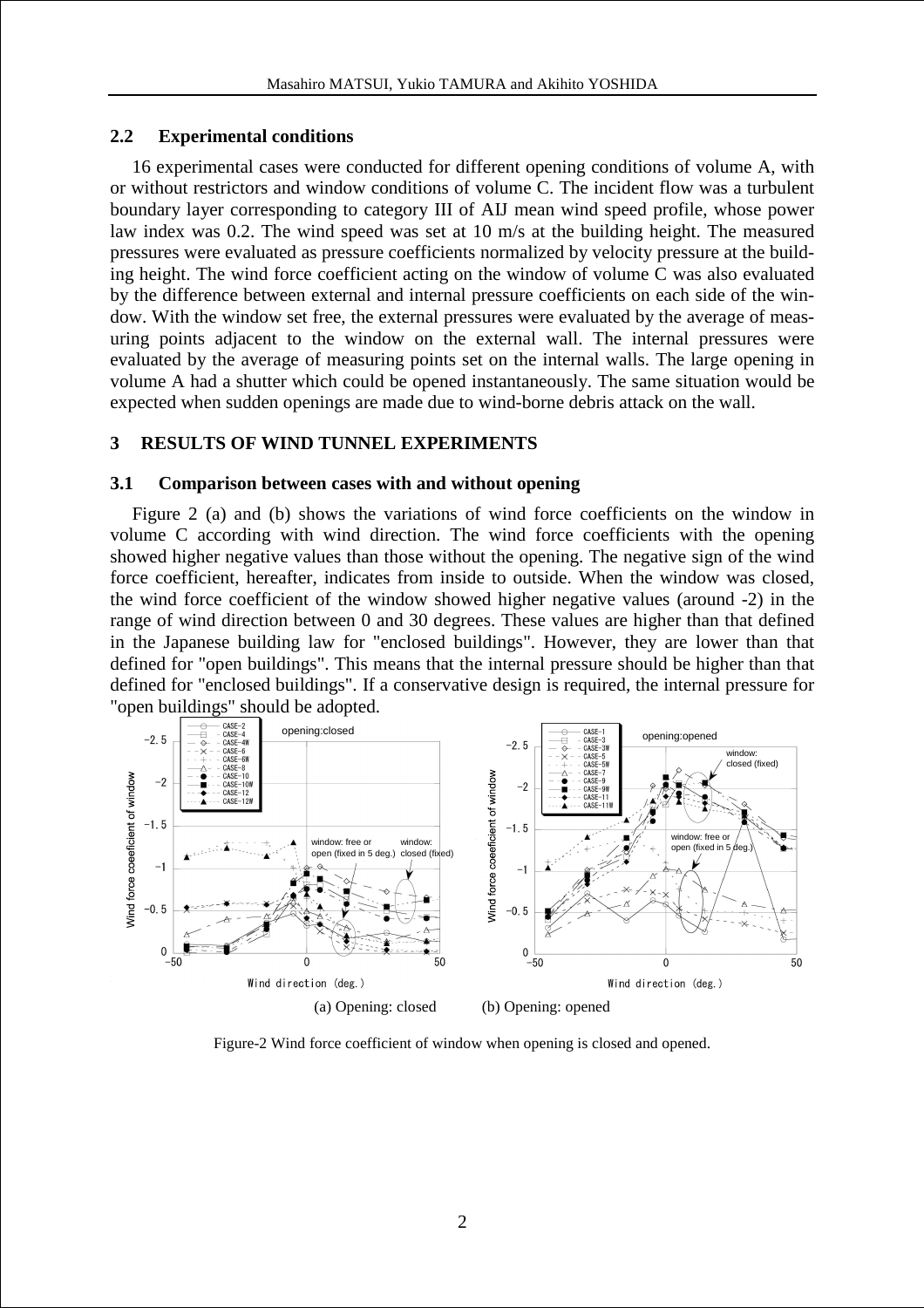#### **3.2 Effect of restrictor**

Figure 3 shows the effects of the restrictor. Some cases show higher values without the restrictor than with the restrictor, while other cases show almost the same trend.

#### **3.3 Effect of sudden opening**

Some experiments for sudden windward openings showed transient oscillation in the temporal variation of wind force of the window. Figure

4 shows an example of transient oscillation of wind force coefficients of the window when a

sudden opening occurs. In the figure, the abscissa indicates reduced time t\*(=tU/L, U wind speed at building height, 10m/s, L reference length 0.2m in the experiment). Oscillations were clearly seen in cases without restrictors. These oscillations seemed

to indicate Helmholtz's resonance.



Figure-3 Comparison between wind force coefficients of window with and without



Figure-4 Transient oscillation of wind force of window due to sudden opening

### **4 HELMHOLTZ MODEL FOR SOME INTERNAL VOLUMES CONNECTED IN SERIES**

To evaluate the transient oscillation of internal pressures in the experiment, three internal volumes connected in series were modeled in the same manner as the Helmholtz's oscillator model. The equation of motion was set up for virtual air slugs at the openings as the balance of inertial force, pressure loss at the openings and difference pressures between connected volumes. The final expression was derived assuming small deformation of internal pressures and larger internal volumes than virtual air slugs. Figure 5(a) shows a transfer function of internal pressure at volume C. The transfer function was evaluated by spectrum ratio of internal pressures at volume C to wall pressures close to the opening. The spectral ratio has a significant peak around 140 Hz. Impulsive response was calculated numerically. The spectral property of the response was evaluated as a power spectrum and is shown in Fig-5(b). The numerical model can predict the predominant frequency of 140 Hz.



Figure-5 Spectral properties of internal volume A (wind tunnel experiment and numerical model)